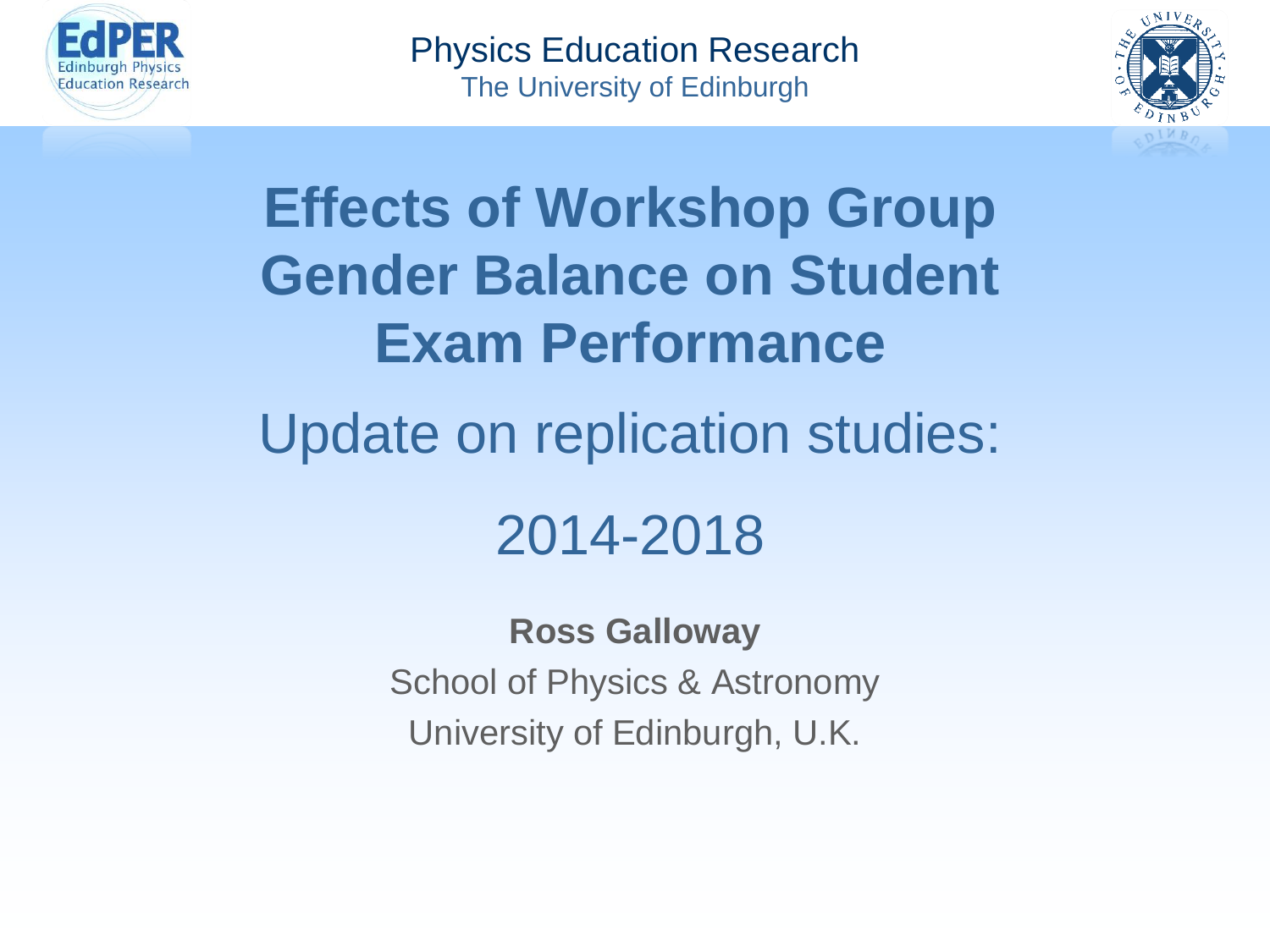



# **Context**

- Physics 1A class (introductory Newtonian mechanics)
- First-year, first-semester class
- Typical demographics:
	- $\cdot$  ~ 270-310 students
	- ~ 75:25 male: female gender balance
	- ~ 50:50 majors:non-majors balance
- All non-majors possess Physics degree entry qualifications
- Taught in 'Flipped Classroom' format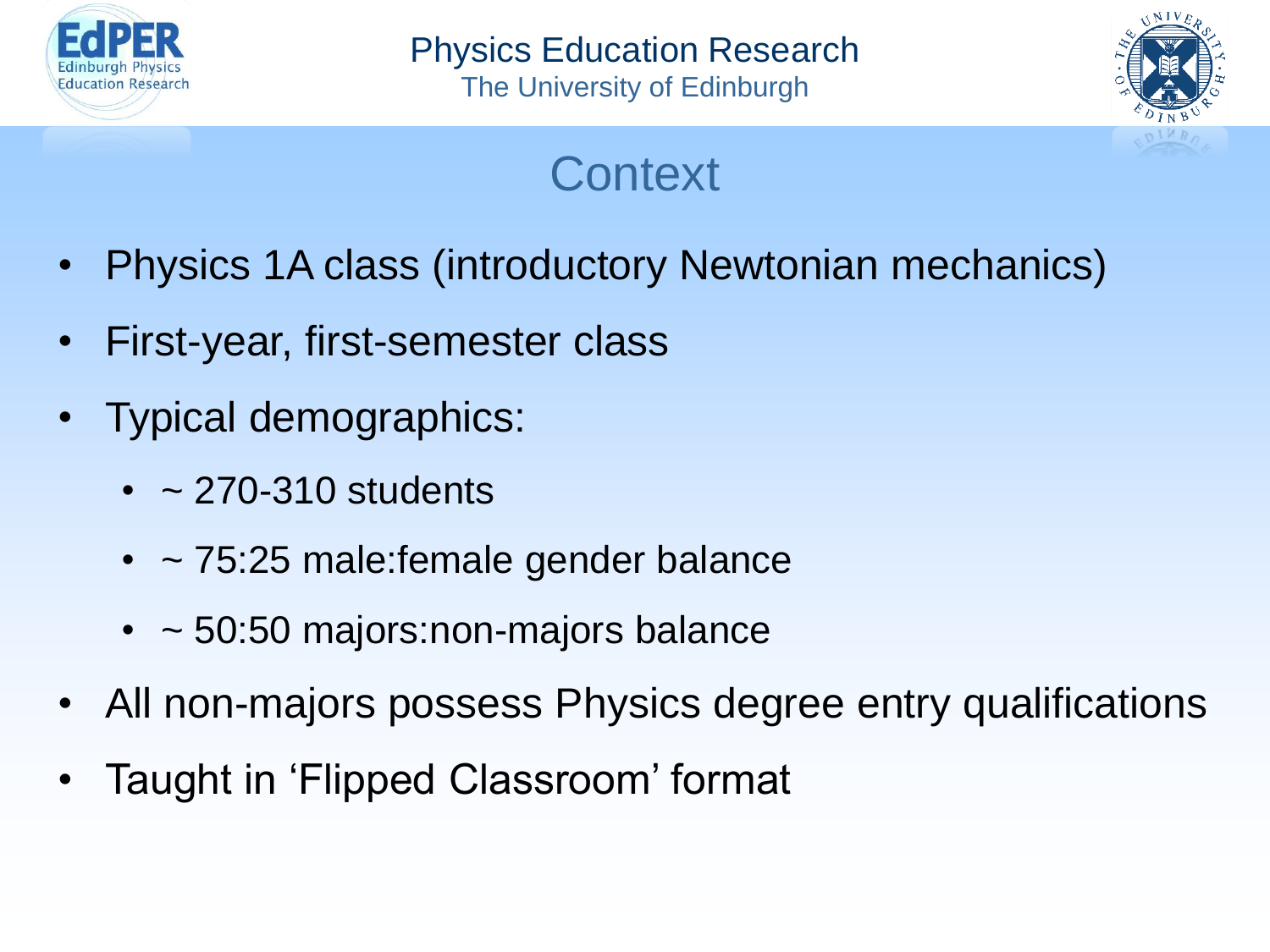



## Teaching format

- 11-week semester. Each week:
	- $3 \times 1$ -hour Peer Instruction based lecture
	- 1  $\times$  3-hour workshop in teaching studio room
		- Workshops taught in 4 sections: Mon, Tue, Thu, Fri
		- Students randomly allocated to tables of 5 or 6
		- **Demographics**  $\Rightarrow$  **typical group contains 1-2 females**

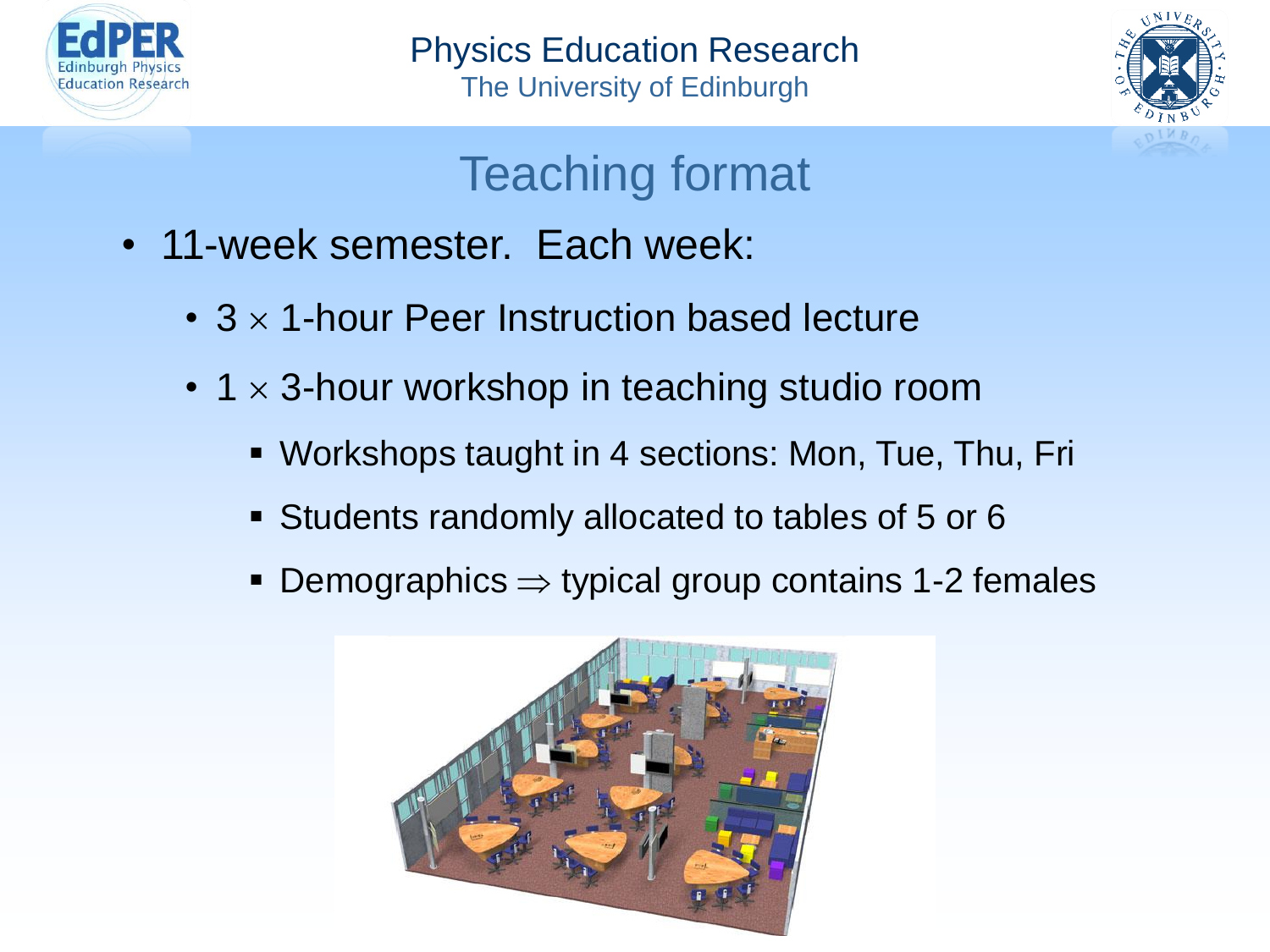



### Intervention

- Monday and Thursday sections ('**Balanced**'):
	- Where female students are present in group,  $\geq \frac{1}{2}$  of students must be female (typically 3 of 6)
	- Remainder of groups are all-male
	- Avoid drawing student attention to what we're doing
- Tuesday and Friday sections ('**Random**'):
	- Purely random allocation as before  $\Rightarrow$  'control population'
	- Typically 1 of 6 female students in each group
- No other interventions at all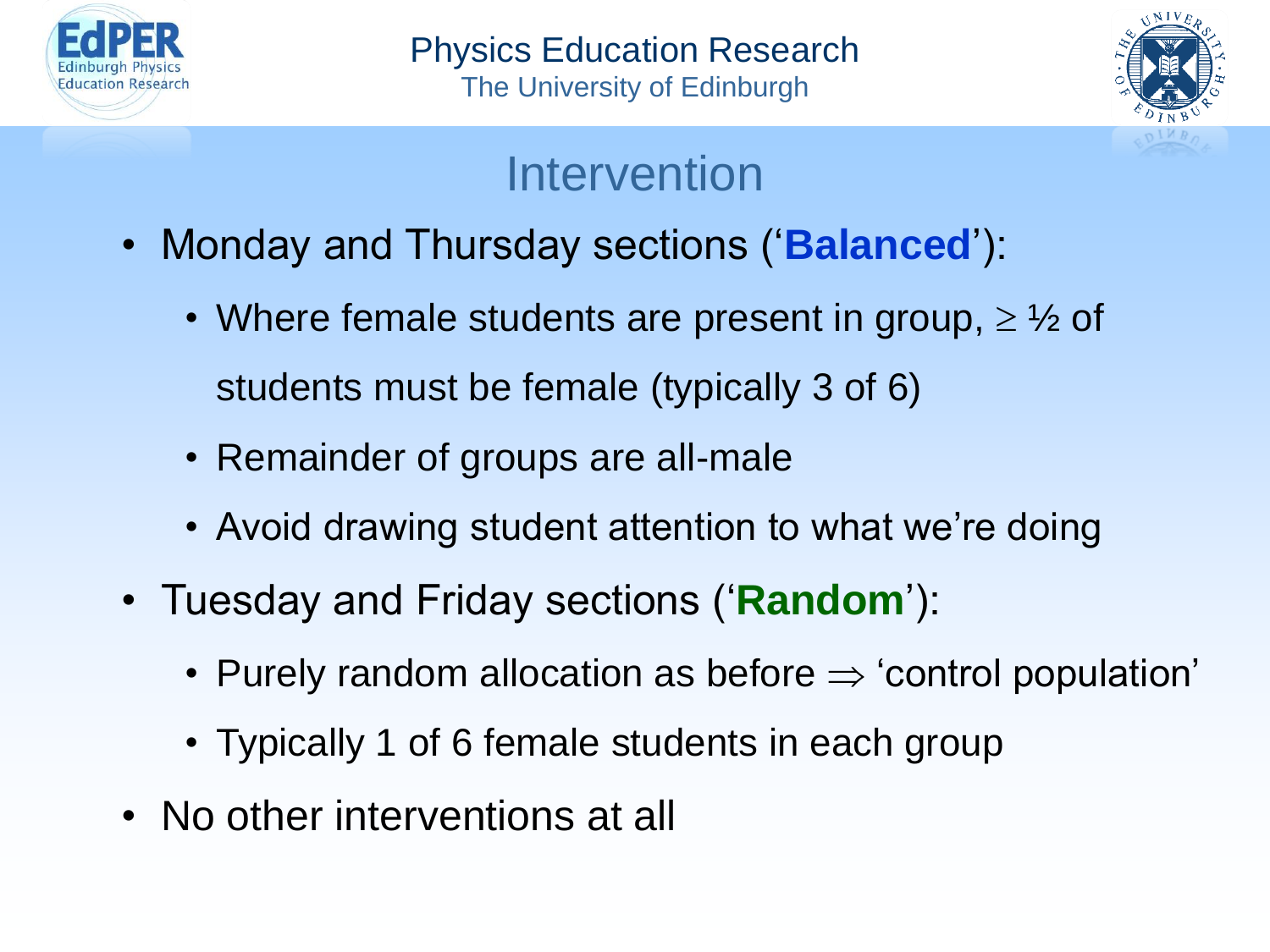

The University of Edinburgh



#### 2014-15 results

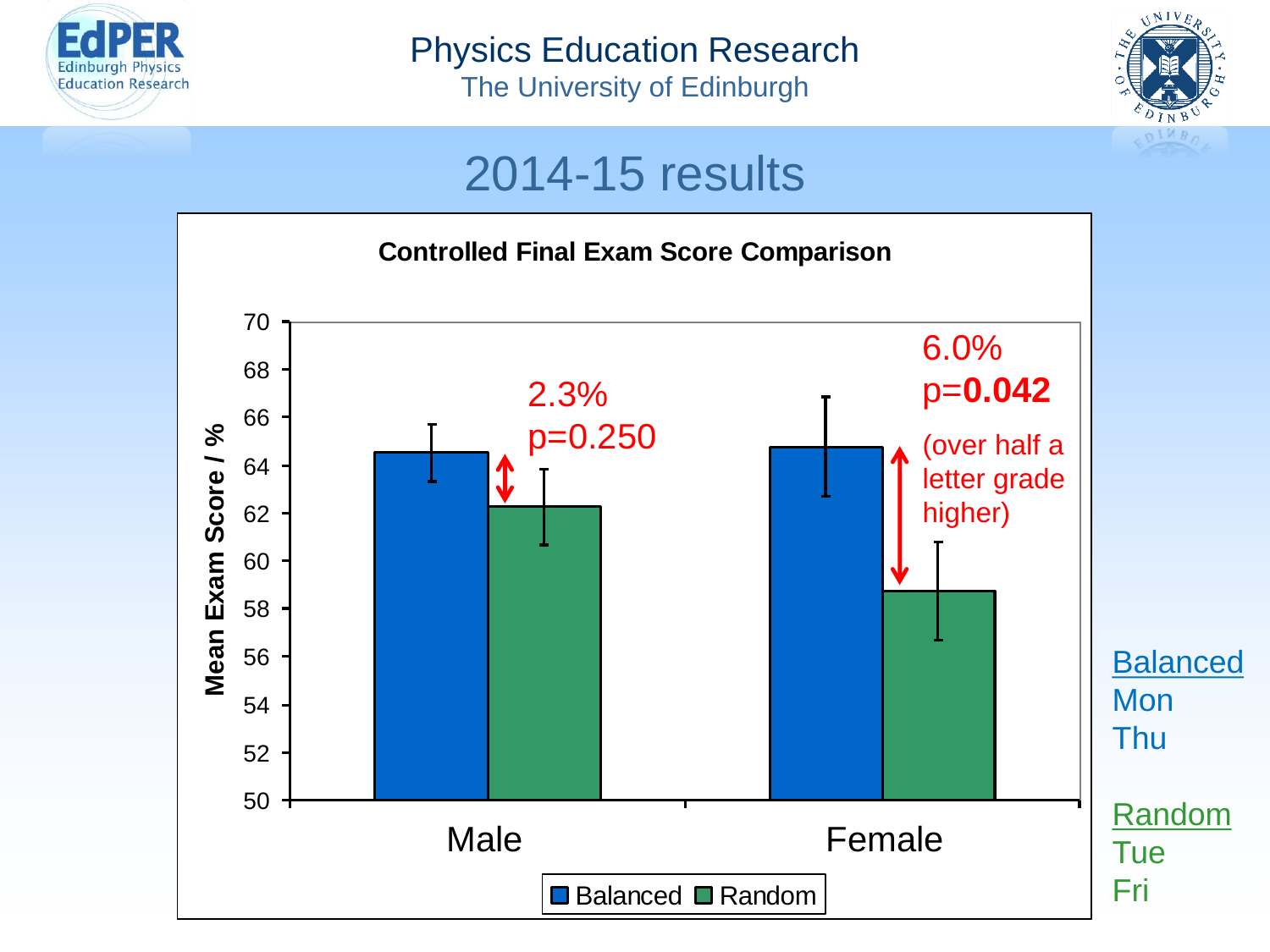

The University of Edinburgh



### 2015-16 results

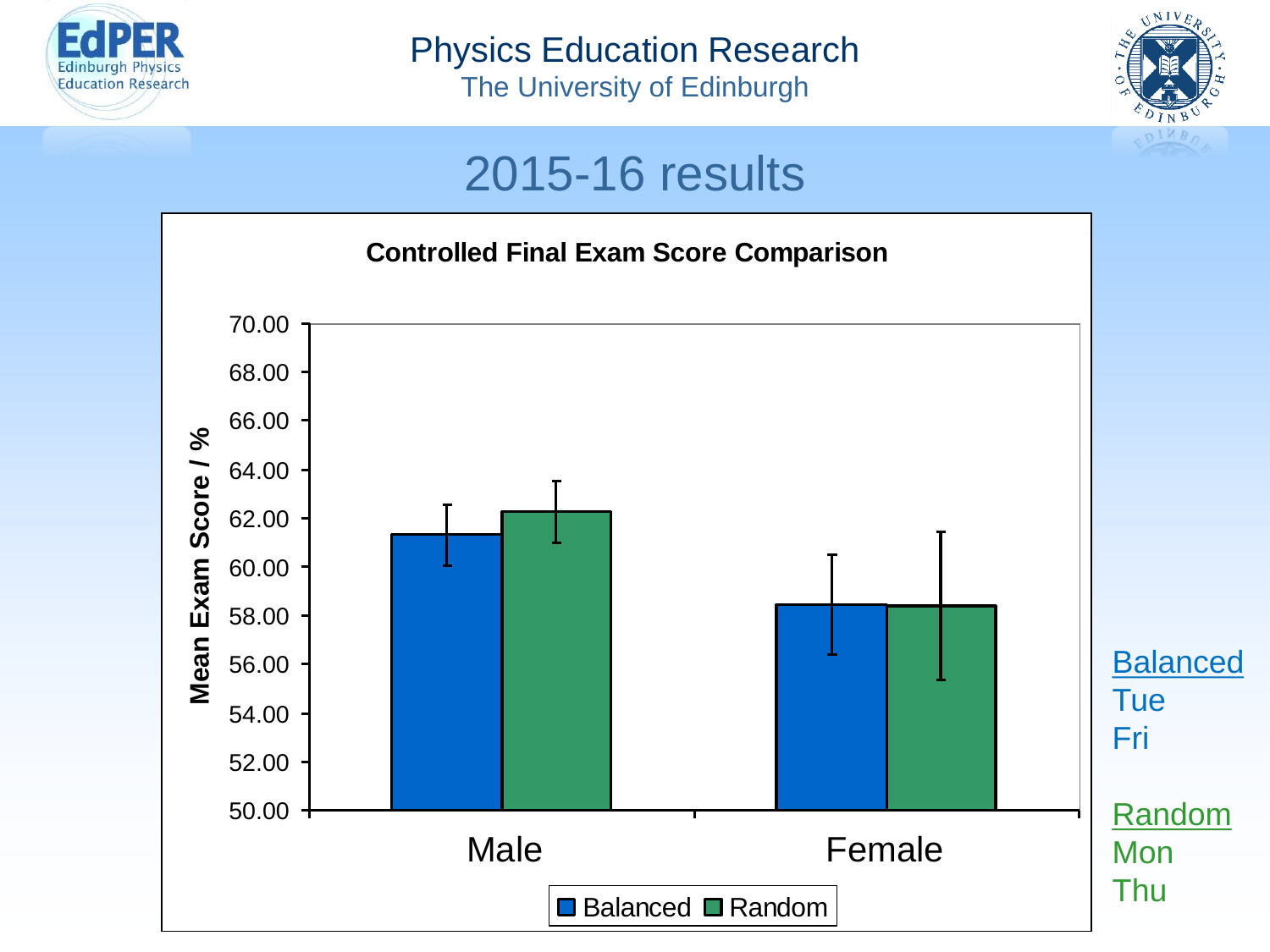

The University of Edinburgh



#### 2016-17 results

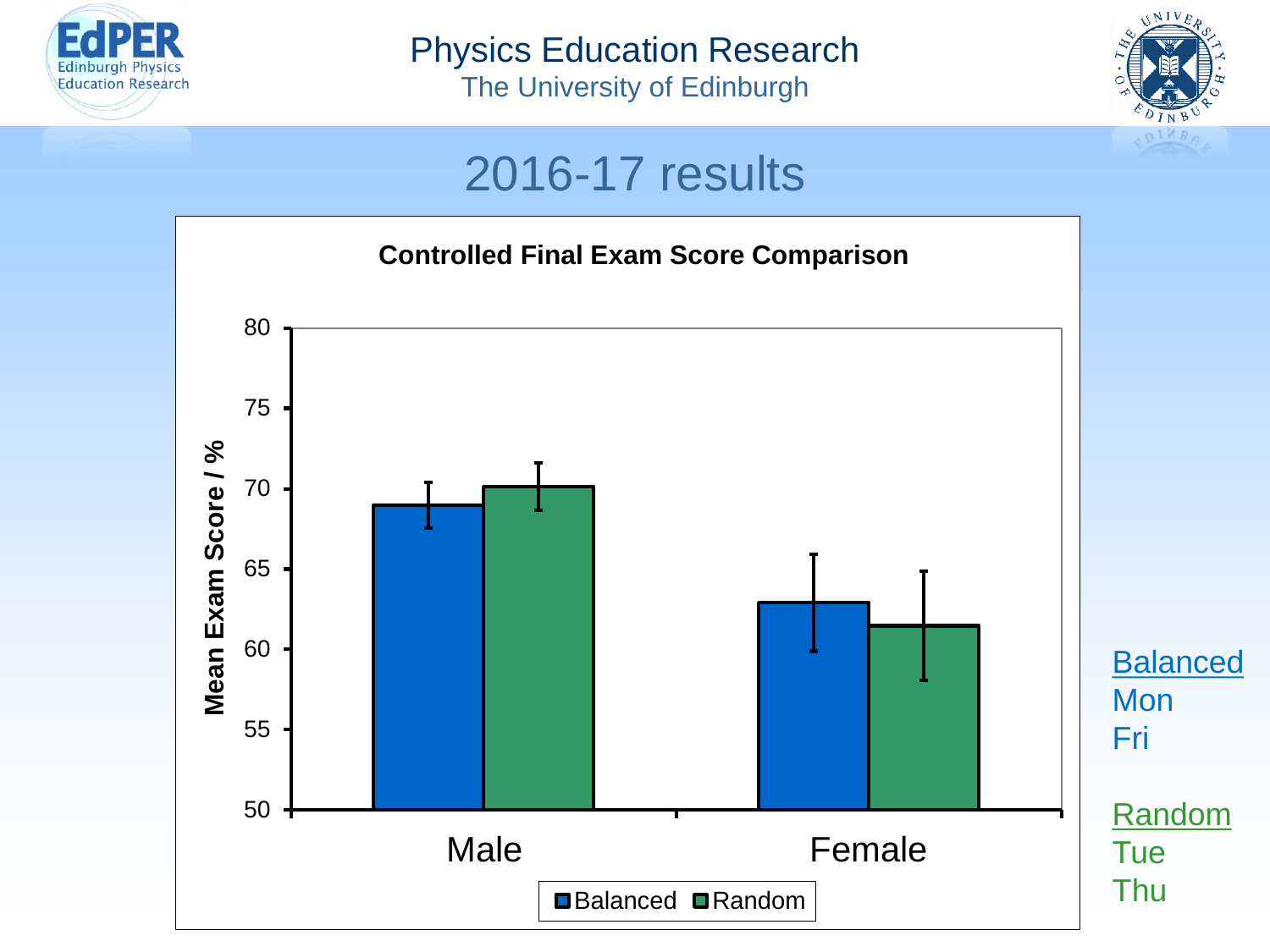

The University of Edinburgh



### 2017-18 results